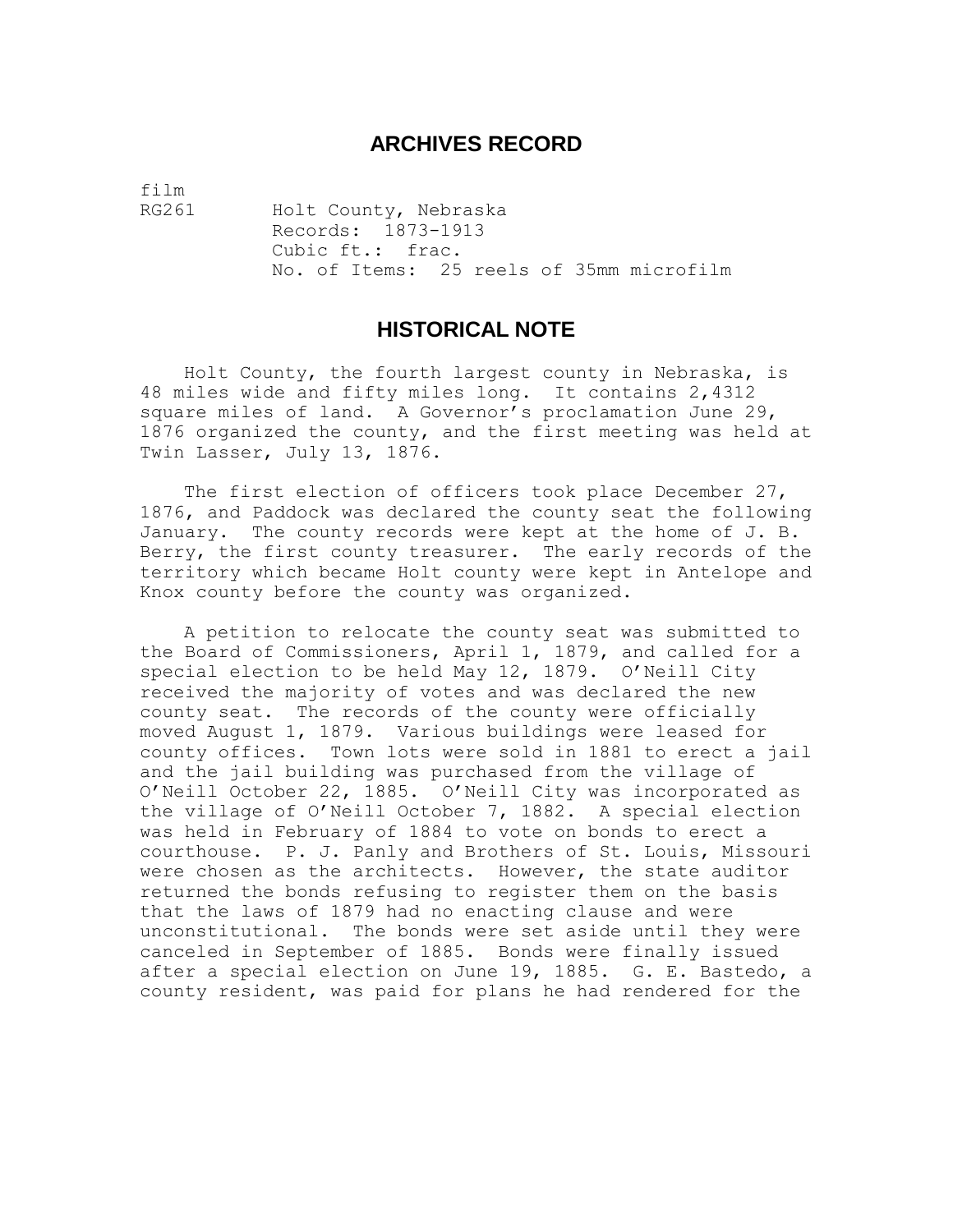#### **RG261 HOLT COUNTY, NEBRASKA**

ADDED ENTRIES:

COUNTY GOVERNMENT--RECORDS AND CORRESPONDENCE DEEDS--NEBRASKA--HOLT COUNTY DISTRICT COURTS--NEBRASKA--HOLT COUNTY LAND TITLES--NEBRASKA--HOLT COUNTY LAND TITLES--REGISTRATION AND TRANSFER--NEBRASKA HOLT CO MARRIAGES--NEBRASKA--HOLT COUNTY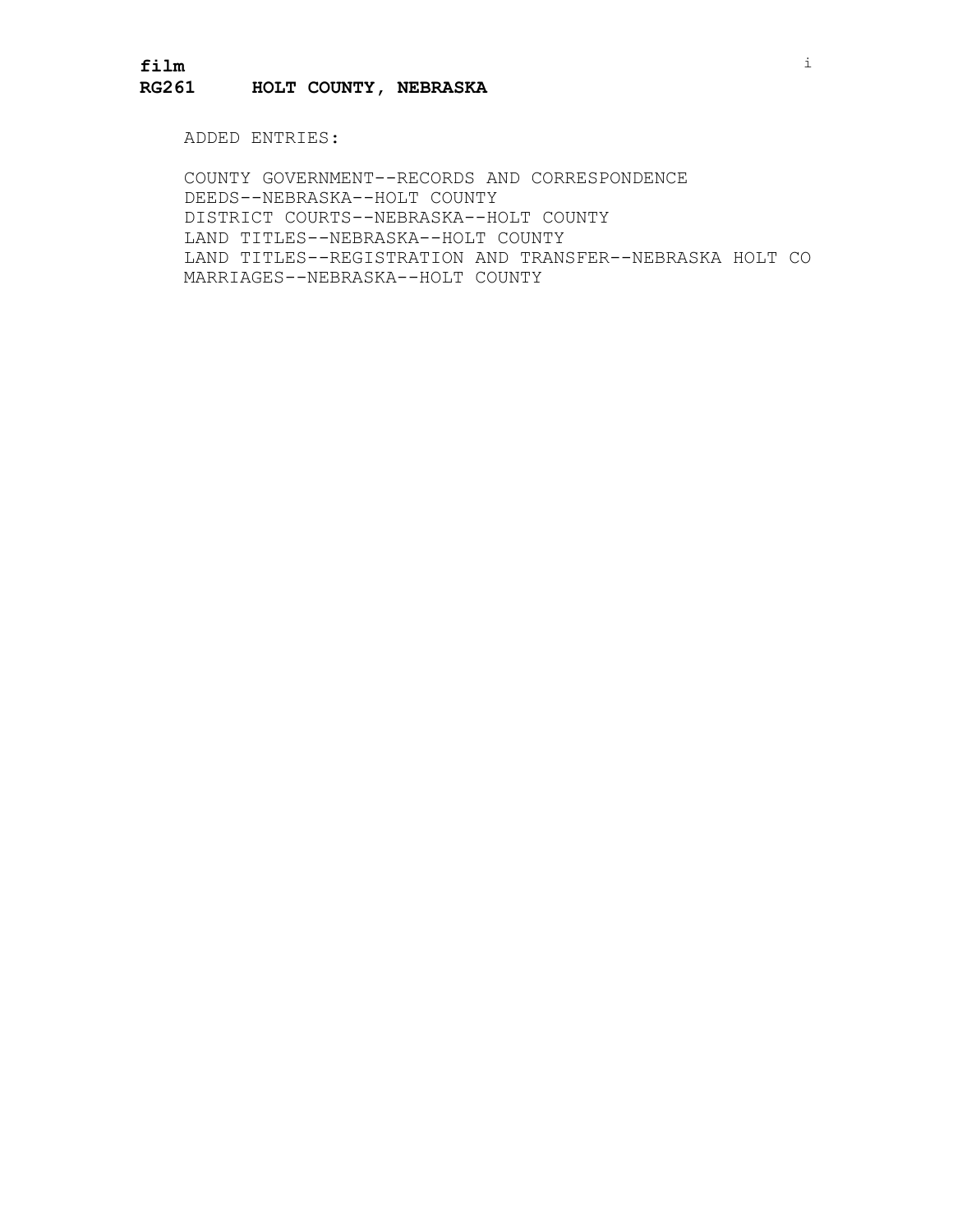## **film RG261 HOLT COUNTY, NEBRASKA**

new courthouse located on Block 10, Lots 5-10 in O'Neill. The courthouse was finished and ready for occupancy in December of 1885.

A major scandal occurred in the office of County Treasurer when Barrett Scott, treasurer, absconded August 4, 1893 owing the county treasury \$10,000. He fled to Mexico and the county paid \$1600.00 to try to get him back to Holt County. A lawsuit to recover the money was begun in August of 1893 and a reward of \$3,000 was offered for the return of Scott. The Board of Commissioners voted Scott guilty in March of 1894 and removed him from office. Scott was later murdered, his family assaulted, and his horses killed by a group of masked men December 31, 1894. The county recovered only part of the money by acquisition of Scott's property and other assets.

Holt county originally consisted of three precincts, Ford, Center, and Paddock. By 1900, the county had been divided into twenty-six precincts, or townships. Voting precincts of Long Pine and Creighton were created in the unorganized territory west of the county in 1879. In 1882, these two precincts, including the town of Long Pine, were annexed by Brown County. The unorganized territory north of Holt County was annexed in 1883. Attempts were made many times to divide the county and form new counties without success. The first attempt was in 1883 by petitions to form new counties called Perry and Elkhorn; 1888 - Union, Niobrara and Elkhorn; 1889 - Victor & Elkhorn; 1893 - Cook, Fountain and Elkhorn; 1895 - Holcomb, Adair, Fountain, & Elkhorn. Today (1995), Holt county covers an area of 2,406 square miles and has a population of 12,599.

The county was organized under commissioner form of government but later, in Nov. 1887, was reorganized into townships by which it is still governed. The County was named in honor of Joseph Holt, secretary of war under President James Buchanan.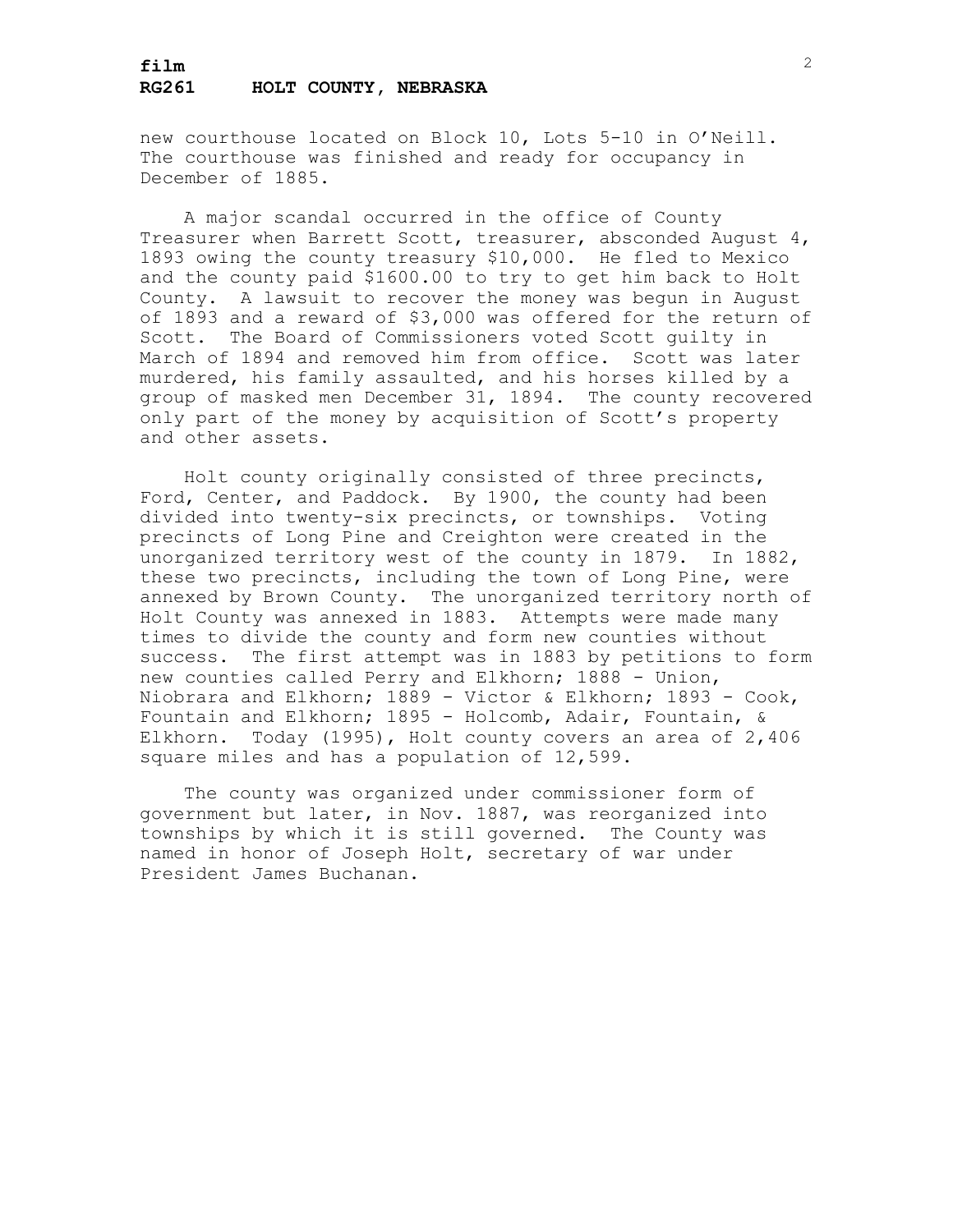# **SCOPE AND CONTENT NOTE**

This collection consists of the records of Holt County divided into the following subgroups: 1) Assessor (no records); 2) Treasurer (no records); 3) County Board of Supervisors, 1876-1906; 4) County Clerk, 1878-1993; 5) Register of Deeds, 1873-1984; 6) County Court (no records); 7) District Court, 1978-1981; 8) Superintendent of Schools (no records); 9) School District Records (no records); and 10) Township Records (no records).

The assessment schedules and tax lists of Holt County have not yet been accessioned by the archives. The remainder of county records at the state archives exist on 35mm microfilm copied from security microfilm produced for the county in 1984.

The County Board of Commissioners (1876-1887) and County Board of Supervisors (1887+) minutes, 1876-1906, were copied from security microfilm for reference use.

The marriage records of the county, SG4, S1, 1878-1993, were microfilmed by the Genealogical Society of Utah in 1995 and copies made available to the state archives by the Society. These records are shelved with other marriage records in the east reference room of the Historical Society.

Records in Subgroup Five, Register of Deeds, are divided into the following series: 1) Sheriff's Deeds, 1889-1901; 2) Patent Records, 1883-1984; 3) General Index to Mortgages, 1970-1984; and, 4) General Index to Deeds, 1873-1929.

The remainder of the collection, Subgroup Seven, District Court, includes selected depositions of divorce cases in Holt County, 1978-1981.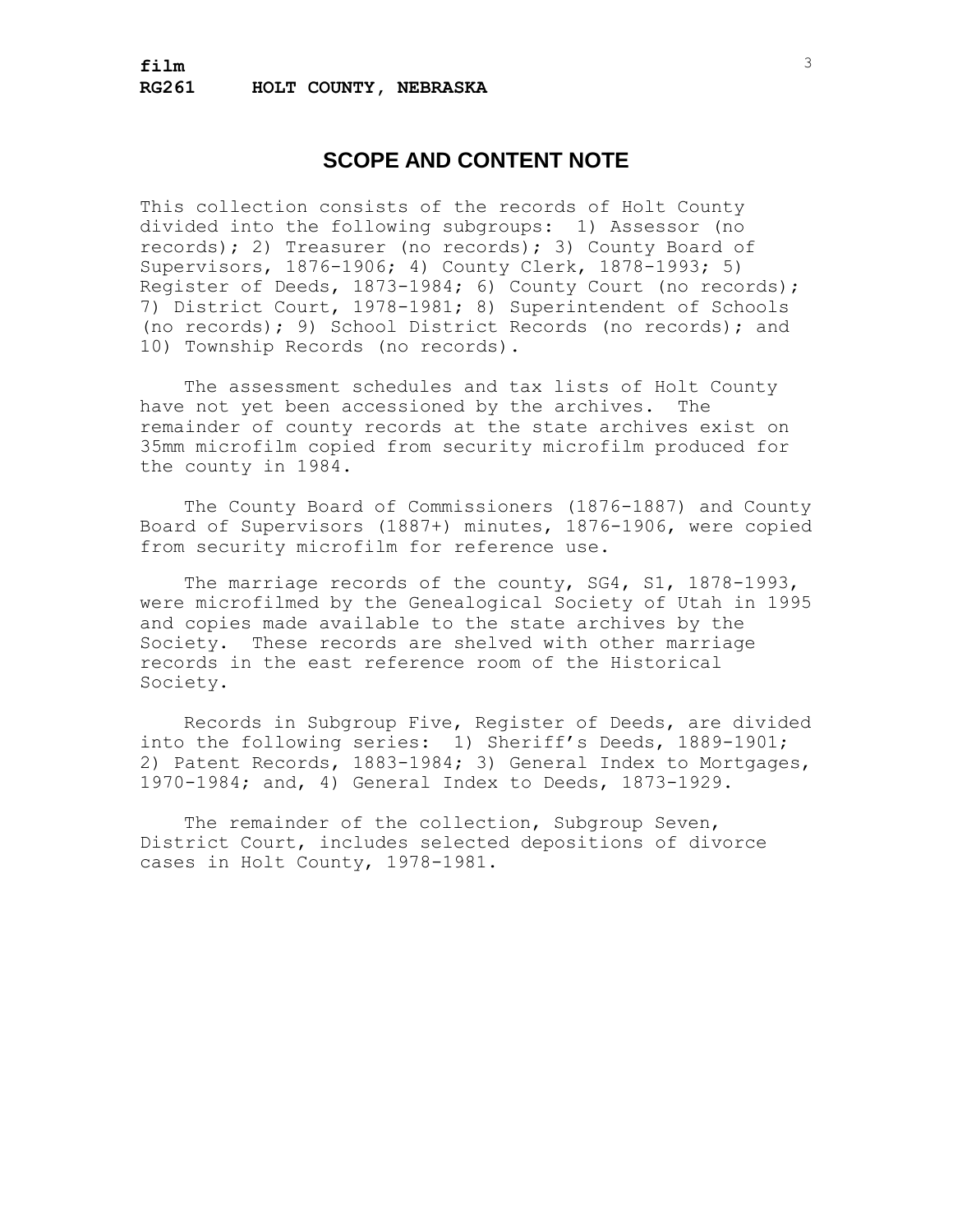# **DESCRIPTION**

### **SUBGROUP ONE ASSESSOR**

No records from the Holt County Assessor's office have been accessioned by the archives.

## **SUBGROUP TWO TREASURER**

No records from the Holt County Treasurer's office have been accessioned by the archives.

#### **film**

### **SUBGROUP THREE COUNTY BOARD OF SUPERVISORS, 1876-1906**

| V. #1 | County Board of Commissioners Proceedings, Bk A<br>Insert - Governor's Proclamation for county<br>organization, June 29, 1876<br>p.1 - Copy of proclamation, 1876 thru<br>$p.471 - January 3, 1884$<br>$p.472$ - addition to minutes of $12/21/1883$ |
|-------|------------------------------------------------------------------------------------------------------------------------------------------------------------------------------------------------------------------------------------------------------|
|       | NOTE: Abstracts of Elections, Vol. A<br>pp.210-230, Nov. 1881                                                                                                                                                                                        |
| V. #2 | County Board of Commissioners Proceedings, Bk B<br>$p.1$ - January 8, 1884 thru<br>p.480 - September 23, 1886                                                                                                                                        |
|       | NOTE: Abstracts of Elections, Vol. B<br>pp. 42-43 - Courthouse bonds, Feb. 26, 1884<br>pp.274-275 - Courthouse bonds, June 19, 1885                                                                                                                  |
| V. #3 | County Board of Supervisors Proceedings, Bk C<br>$p.1 - September 29, 1886$ thru<br>$p.446 - May 28, 1889$                                                                                                                                           |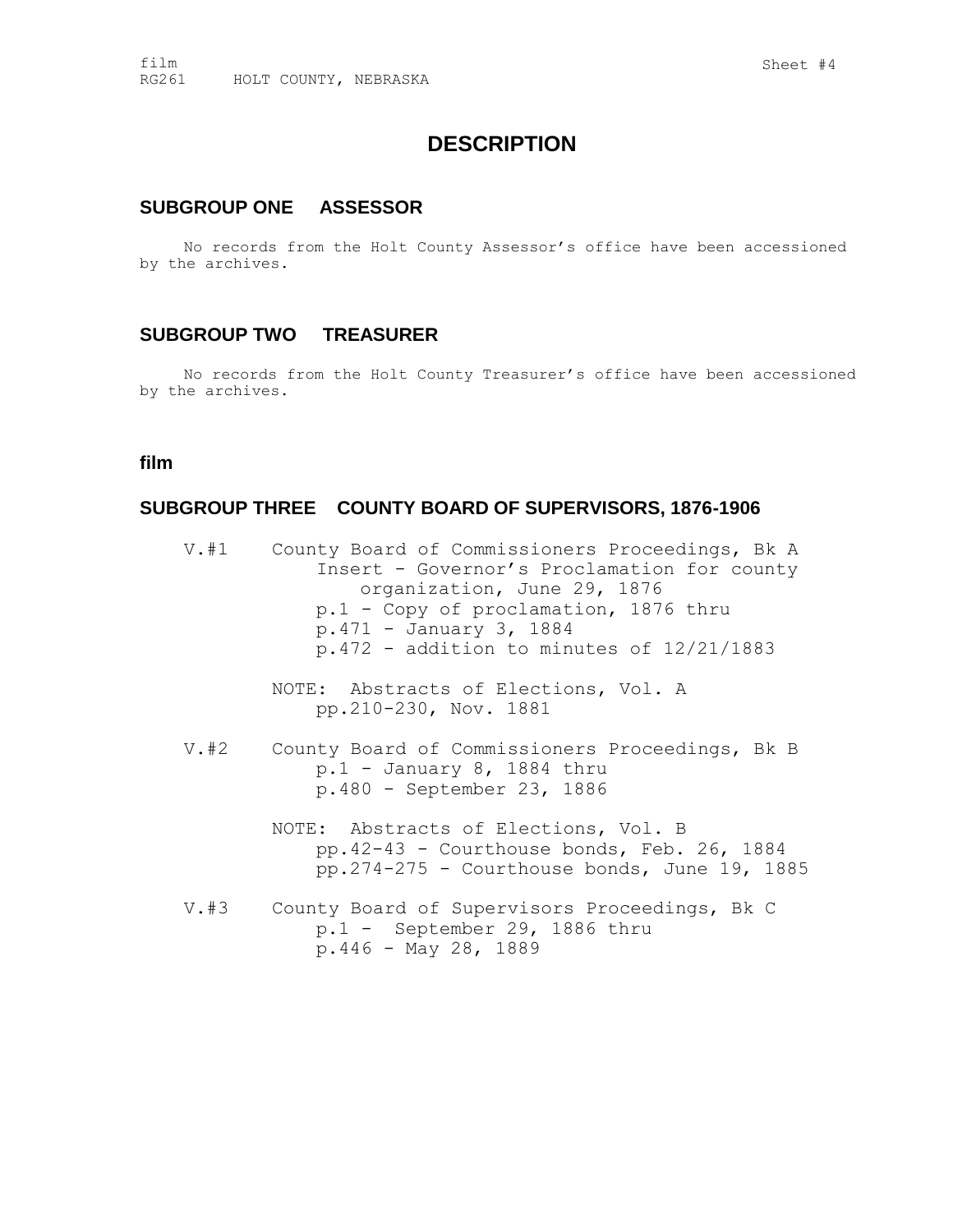# **SUBGROUP THREE COUNTY BOARD OF SUPERVISORS (cont)**

| film<br><b>SERIES ONE</b> | COUNTY BOARD PROCEEDINGS (cont)                                                                                 |
|---------------------------|-----------------------------------------------------------------------------------------------------------------|
|                           | V.#4 County Board of Supervisors Proceedings, Bk D<br>$p.1$ - June 11, 1889 thru<br>p.606 - February 15, 1893   |
|                           | V.#5 County Board of Supervisors Proceedings, Bk E<br>$p.1$ - February 15, 1893 thru<br>$p.640 - July 29, 1896$ |
|                           | NOTE: Report on burial & deaths of Holt County<br>Veterans appears at July 13, 1893.                            |
|                           | V.#6 County Board of Supervisors Proceedings, Bk F<br>$p.1 - July 30, 1896 thru$<br>p.639 - April 18, 1902      |
|                           | V.#7 County Board of Supervisors Proceedings, Bk G<br>$p.1$ - April 19, 1902 thru<br>p.631 - January 31, 1906   |
|                           | V.#8 County Board of Supervisors Proceedings, Bk H<br>$p.1$ - February 1, 1906 thru<br>p.55 - April 28, 1906    |

## **film**

# **SUBGROUP THREE COUNTY BOARD PROCEEDINGS - MICROFILM RECORD**

| Roll #1         | County Board of Commissioners Proceedings, Bk A           |  |
|-----------------|-----------------------------------------------------------|--|
| 1653 pp.        | Insert - Governor's Proclamation, June 29, 1876           |  |
| 834 frames thru |                                                           |  |
|                 | AR#84-188 County Board of Commissioners Proceedings, Bk B |  |
| SF21686         | p.480 - September 23, 1886                                |  |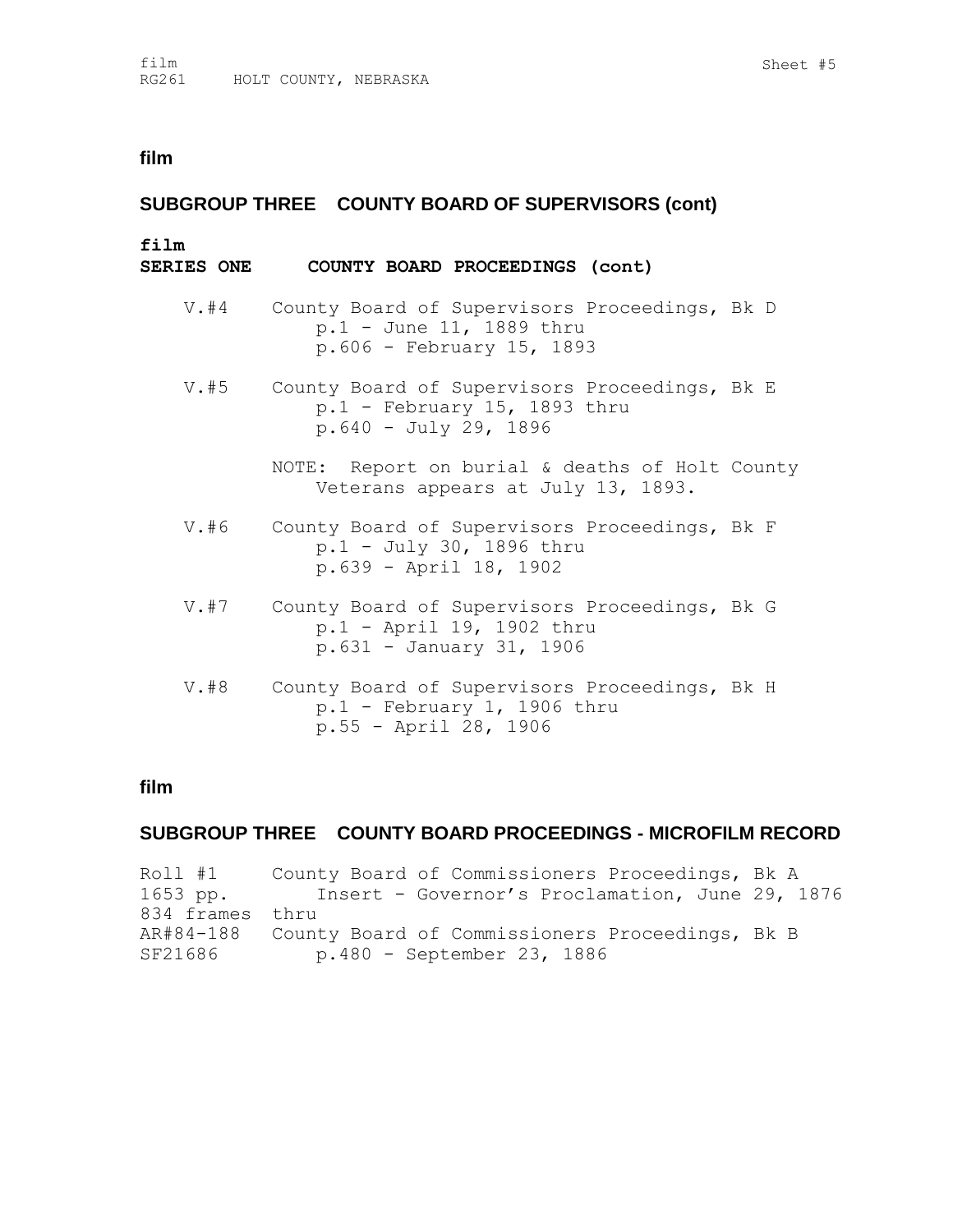## **SUBGROUP THREE COUNTY BOARD OF SUPERVISORS**

**film SERIES ONE COUNTY BOARD PROCEEDINGS - MICROFILM RECORD** Roll #2 County Board of Supervisors Proceedings, Bk C 1653 pp. p.1 - September 29, 1886 834 frames thru AR#84-189 County Board of Supervisors Proceedings, Bk E SF21687 p.601 - June 23, 1896 Roll #3 County Board of Supervisors Proceedings, Bk E cont. 1366 pp. p.600 - June 20, 1896 691 frames thru AR#84-190 County Board of Supervisors Proceedings, Bk H SF21688 p.55 - April 28, 1906

#### **film**

### **SUBGROUP FOUR COUNTY CLERK, 1878-1993**

| film<br><b>SERIES ONE</b> | MARRIAGE RECORDS, 1878-1993                                                                                                                                                                                         |
|---------------------------|---------------------------------------------------------------------------------------------------------------------------------------------------------------------------------------------------------------------|
|                           | Vol. #1 General Index to Marriages, 1878-1913                                                                                                                                                                       |
| Vol. $#2$                 | Marriages, Vol. #1 (1878-1884), Indexed<br>p.1 (Fulton-Cockran), Mar. 5, 1878<br>thru<br>p.141 (Devereaux-White), Jan. 16, 1884<br>ends, #279 (Moth-Dewey), Mar. 29, 1881 &<br>#286 (Wishiser-Hopper), Apr 28, 1881 |
| Vol. $#3$                 | Marriages, Vol. #2 (1883-1890), Indexed<br>p.1 (Cleveland-Hayden), Nov. 19, 1883<br>thru<br>p.446 (#284), Skidmore-Butler, July 7, 1890                                                                             |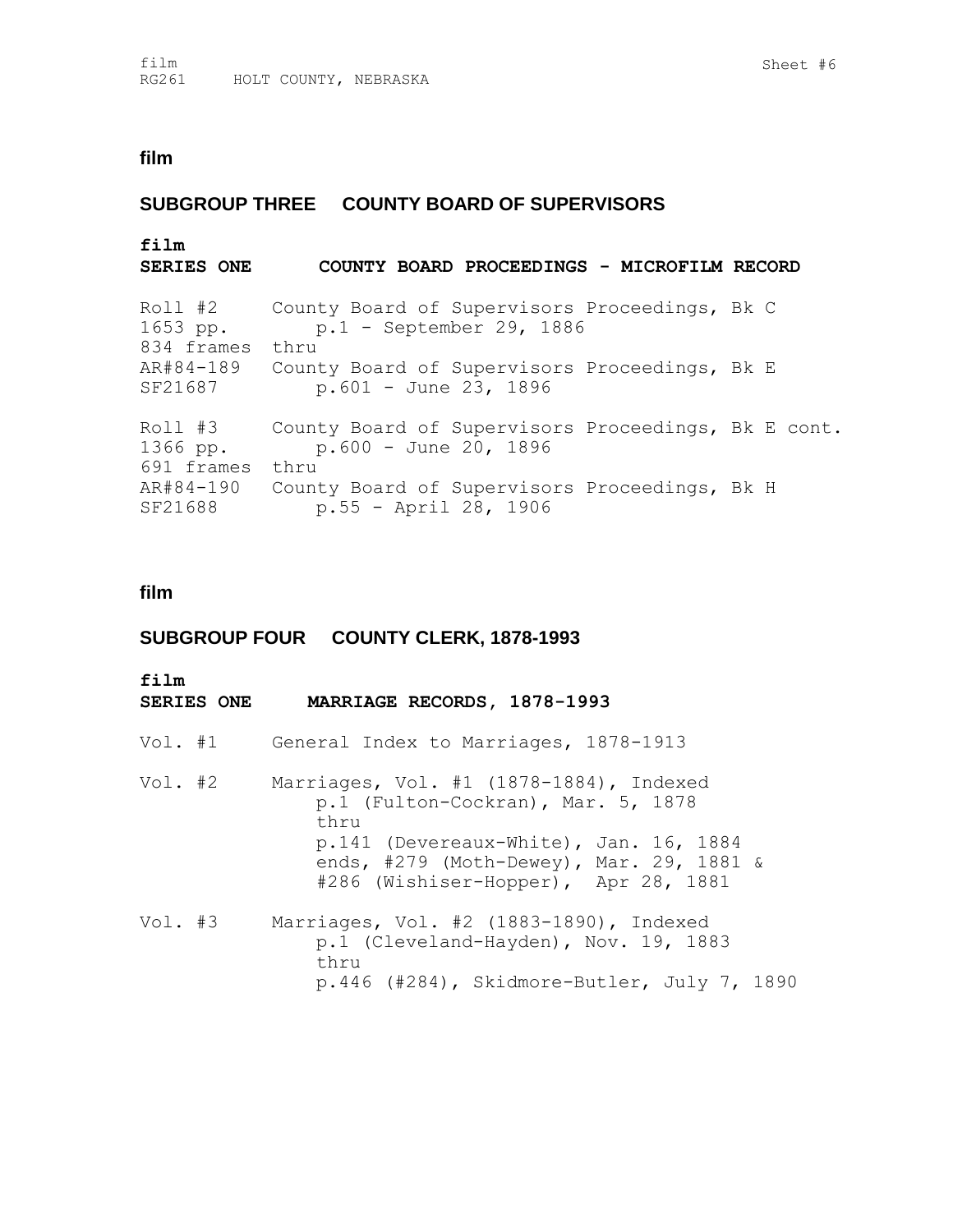# **SUBGROUP FOUR COUNTY CLERK**

| film<br>SERIES ONE | MARRIAGE RECORDS (cont)                                                                       |
|--------------------|-----------------------------------------------------------------------------------------------|
| Vol. $#4$          | Marriages, Vol. #3 (1890-1898), Indexed<br>p.1 (#285), Tater-Watite, July 14, 1890<br>thru    |
|                    | p.378 (French-Moffit), Dec. 28, 1898                                                          |
| Vol. $#5$          | Marriages, Vol. #4 (1899-1908), indexed<br>p.1 (Laible-Kramer), Jan. 3, 1899<br>thru          |
|                    | p.487 (Chimiel-Zaborowska), July 22, 1908                                                     |
| Vol. $#6$          | Marriages, Vol. #5 (1908-1913), indexed<br>p.1 (Zarnfaller-Bauman), July 13, 1908<br>thru     |
|                    | p.598 (Bobisud-Judd), July 16, 1913                                                           |
| Vol. $#7$          | Marriages, Vol. #6 (1913-1917), indexed<br>p.1 (McDermott-McNichols), August 29, 1913<br>thru |
|                    | p.592 (Savitts-Slack), October 24, 1917                                                       |
| Vol. #8            | Marriages, Vol. #7 (1917-1923), indexed<br>p.1 (Kocum-Engelhaupt), Aug. 18, 1923<br>thru      |
|                    | p.347 (Wheeler-Johns), Sept 16, 1923                                                          |
| Vol. #9            | Marriages, Vol. #8 (1923-1930), indexed<br>p.1 (Kocum-Engelhaupt), Aug. 18, 1923<br>thru      |
|                    | p.566 (Spann-Malone), Sept 29, 1930                                                           |
| Vol. #10           | Marriages, Vol. #9 (1930-1935), indexed<br>p.1 (Williams-Matthews), Jan. 15, 1930<br>thru     |
|                    | p.582 (Burge-Holcomb), Nov. 30, 1935                                                          |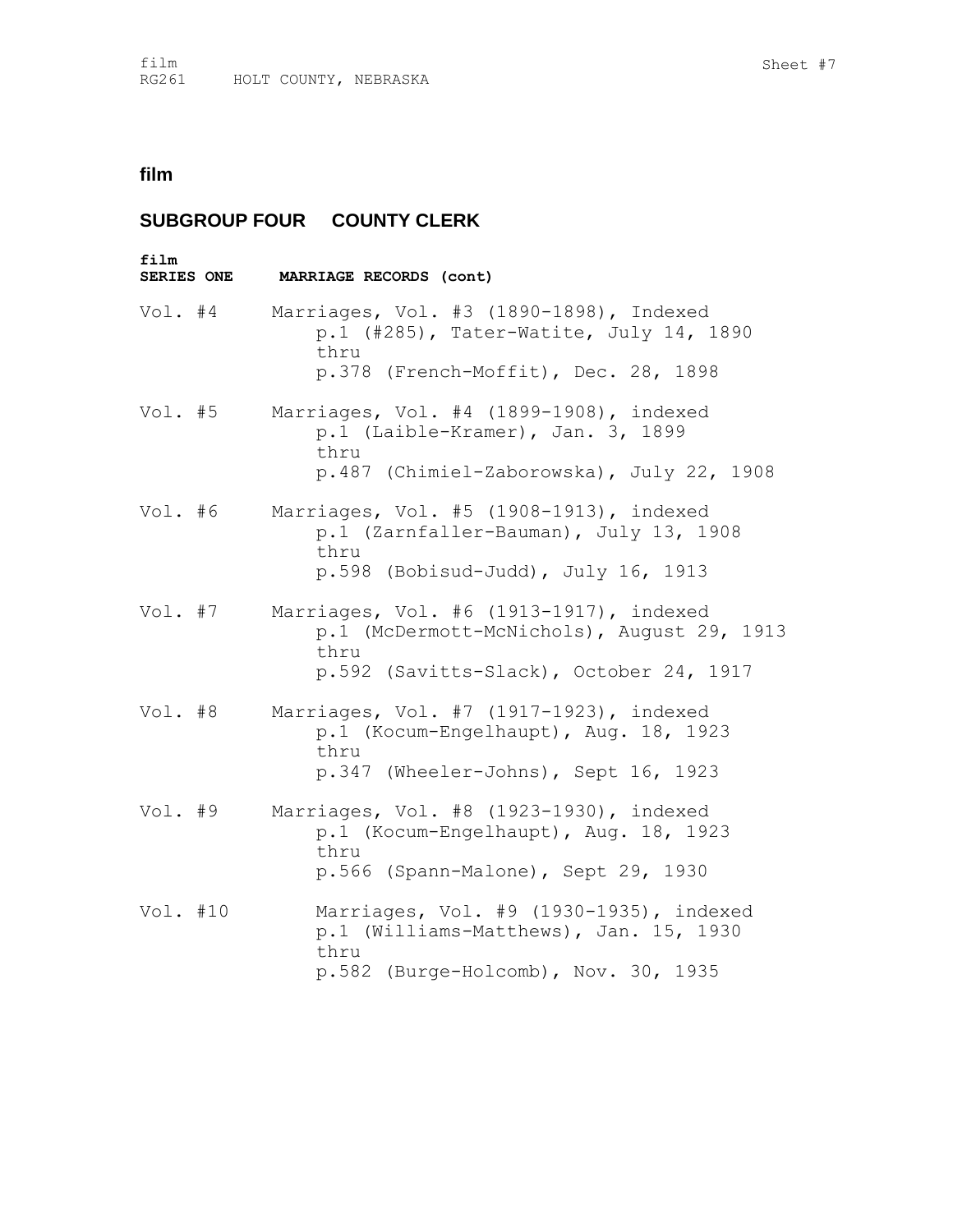# **SUBGROUP FOUR COUNTY CLERK**

| film<br><b>SERIES ONE</b> | MARRIAGE RECORDS (cont)                                                                                                                                         |
|---------------------------|-----------------------------------------------------------------------------------------------------------------------------------------------------------------|
| Vol. #11                  | Marriages, Vol. #10 (1935-1941), indexed<br>p.1 (Bailey-Eppenbach), Dec. 5, 1935<br>thru<br>p.642 (Zakrzewski-Yelli), Feb. 11, 1941                             |
| Vol. #12                  | Marriages, Vol. #11 (1941-1946), indexed<br>p.1 (Poehlman-Potter), Feb. 14, 1941<br>thru<br>p.650 (43-346), Kocina-Harty, Aug. 29, 1946                         |
| Vol. #13                  | Marriages, Vol. #12 (1946-1951), indexed<br>p.1 (43-347), Grim-Toy, Aug. 29, 1946<br>thru<br>p.698 (43-1043), Helgeson-Smith, Dec. 29, 1951                     |
| Vol. #14                  | Marriages, Vol. #13 (1951-1958), indexed<br>p.1 (#1044), Pelzer-Fox, Dec. 29, 1951<br>thru<br>p.644 (#1688), Fox-Hood, June 2, 1958                             |
| Vol. #15                  | Marriages, Vol. #14 (1958-1964), indexed<br>p.1 (#1689), Huston-Schmitz, June 2, 1958<br>thru<br>p.600 (#2291), Davids-Focken, Apr. 12, 1964                    |
| Vol. #16                  | Marriages, Vol. #15 (1964-1971), indexed<br>p.1 (#2292), Medcalf-Brewster), Apr. 14, 1964<br>thru<br>p.711 (#3002), Metschke-Kestenholz, 8/25/1971              |
|                           | Vol. $#17$ Marriages, Vol. $#16$ (1971-1978), indexed<br>p.1 (#3003), West-Shellhase, Aug. 30, 1971<br>thru<br>p.650 (#4051), Chmiel-Everhart (Hubel), 5/6/1978 |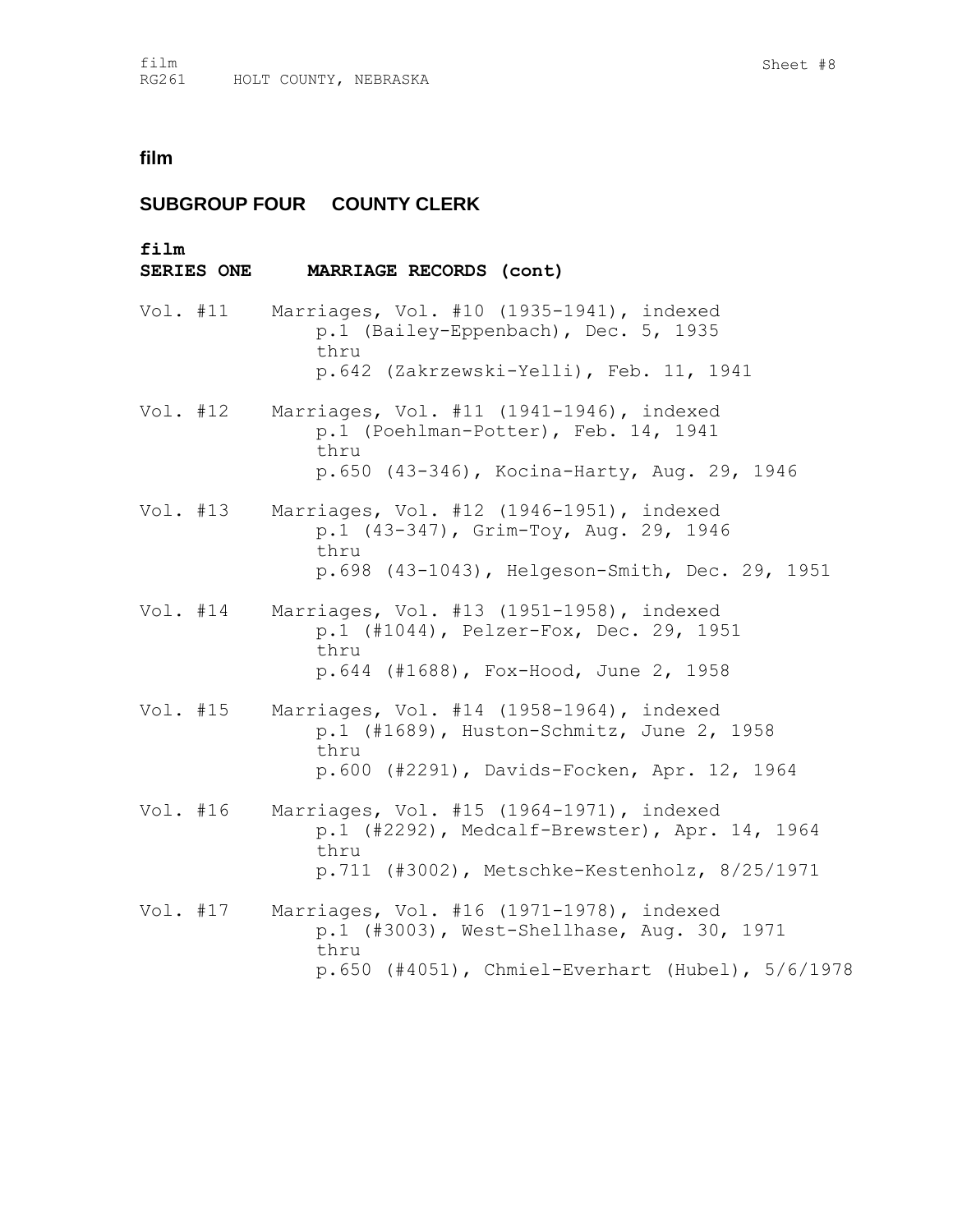# **SUBGROUP FOUR COUNTY CLERK (cont)**

| film                        | SERIES ONE MARRIAGE RECORDS (cont)                                                                                                                                                                    |
|-----------------------------|-------------------------------------------------------------------------------------------------------------------------------------------------------------------------------------------------------|
|                             | Vol. $#18$ Marriages, Vol. $#17$ (1978-1984), indexed<br>p.1 (#4052), Westering-Cole, May 1, 1978<br>thru<br>p.666 (17-666-4719), Pendry-Sobotka, 9/1/1984                                            |
|                             | Vol. #19 Marriages, Vol. #18 (1984-1986), indexed<br>p.1 (18-001-4720), McCabe-Cook (Doescher),<br>September 5, 1984<br>thru<br>$p.117$ (18-117-4836), Schramm-Moore (Haselhorst)<br>January 25, 1986 |
|                             | Vol. $#20$ Marriages, Vol. $#19$ (1986-1990), indexed<br>M86-1 (Ross-Sanderson), January 15, 1986<br>thru<br>90-45-83 (Chmiel-Burck (Kopetjka), Dec. 31, 1990                                         |
|                             | Vol. #21 Marriages, Vol. #20 (1991-1993), indexed<br>91-45-1 (Rudloff-Monroe (Sorenson), Jan. 7, 1991<br>thru<br>93-45-69 (Clark-Heimes), Dec. 18, 1993                                               |
| film                        |                                                                                                                                                                                                       |
| <b>SERIES ONE</b>           | MARRIAGE RECORDS - MICROFILM RECORD<br>MP4219                                                                                                                                                         |
| 1254 pp.<br>642 frames thru | Roll $#1$ Item $#1$ - General Index to Marriages, 1878-1913<br>"A", Grooms, 1878-1913                                                                                                                 |

GSU Item #4 - Marriage Record, Vol. #3 (1890-1898) #26756 p.321 (Ashton-Eisele), Nov. 17, 1897

NOTE, Roll #1, see next page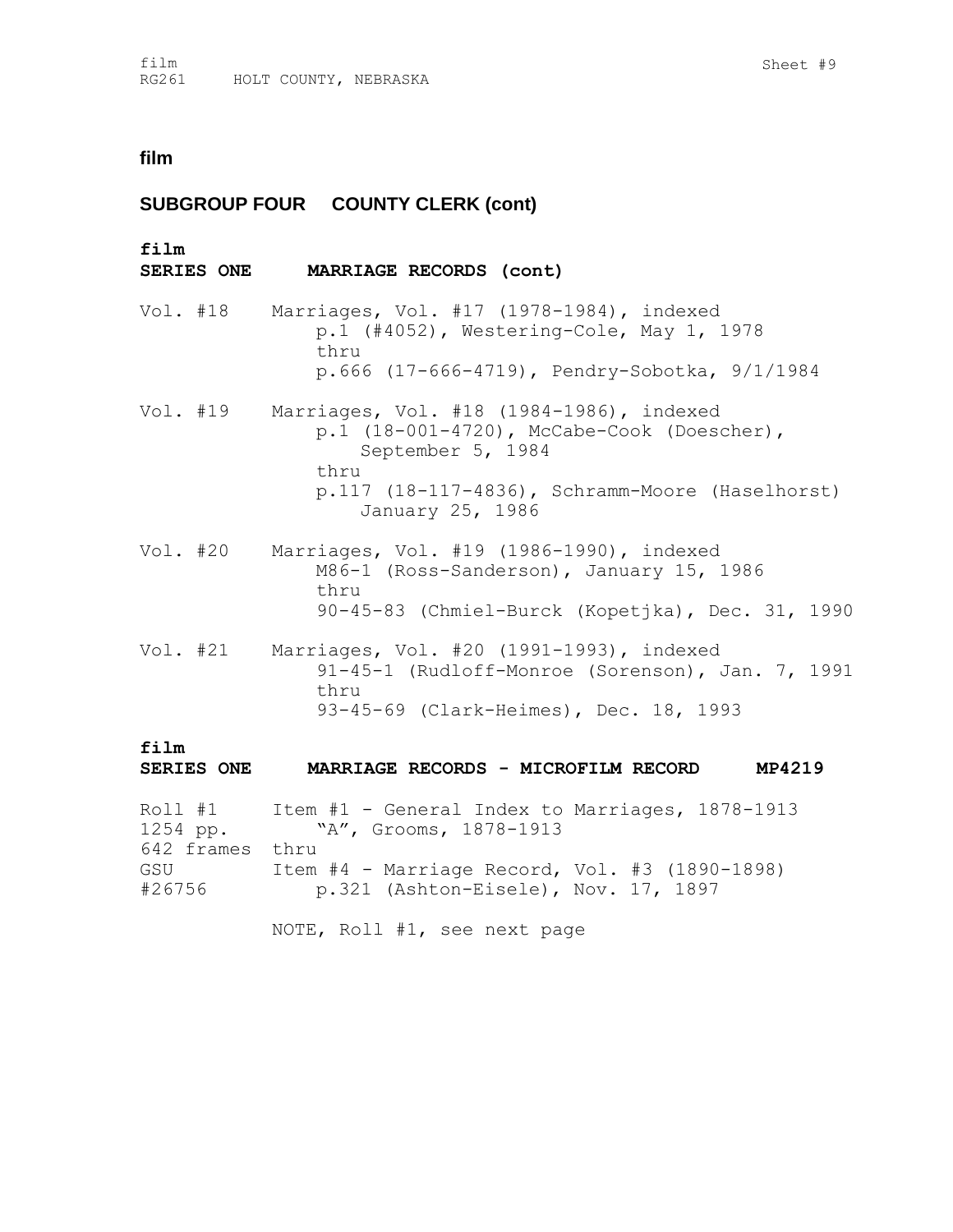# **SUBGROUP FOUR COUNTY CLERK**

| film<br><b>SERIES ONE</b>                          | MARRIAGE RECORDS - MICROFILM RECORD<br>MP4219                                                                                                                      |
|----------------------------------------------------|--------------------------------------------------------------------------------------------------------------------------------------------------------------------|
| Roll #1                                            | NOTE: Marriages, Vol. #1 begins at fr. #223                                                                                                                        |
|                                                    | NOTE: Item #2, Vol. #1, docket ends with two out<br>of order marriage licenses:<br>#279 (Moth-Dewey), March 29, 1881, and<br>#286 (Wishiser-Hopper), Apr. 28, 1881 |
| Roll #2<br>1593 pp.<br>825 frames<br>GSU<br>#26757 | Item #1 - Marriage Record, Vol. #3 cont. (1897-1898)<br>p.320 (#228), Hehner-Much, Dec. 8, 1898<br>thru                                                            |
|                                                    | Item #4 - Marriage Record, Vol. #6 (1913-1917)<br>p.292 (Sedwig-Novek), Aug. 11, 1915                                                                              |
|                                                    | NOTE: Item #1, Vol. #3, p.321 dated Nov. 4, 1897                                                                                                                   |
| 1043 frames thru<br>GSU<br>#26758                  | Roll #3 Item #1 - Marriage Record, Vol. #6 cont.<br>1381 pp. p.291 (Trasue-Euhien), Aug. 6, 1915                                                                   |
|                                                    | Item #3 - Marriage Record, Vol. #8 (1923-1930)<br>p.566 (Spann-Malone), Sept 29, 1930                                                                              |
| 1474 pp.<br>1493 frames thru<br>GSU<br>#26759      | Roll #4 Item #1 - Marriage Record, Vol. #9 (1930-1935)<br>Index-Grooms "A"                                                                                         |
|                                                    | Item #3 - Marriage Record, Vol. #11 (1941)<br>p.20 (McMahon-Ickler), Apr. 21, 1941                                                                                 |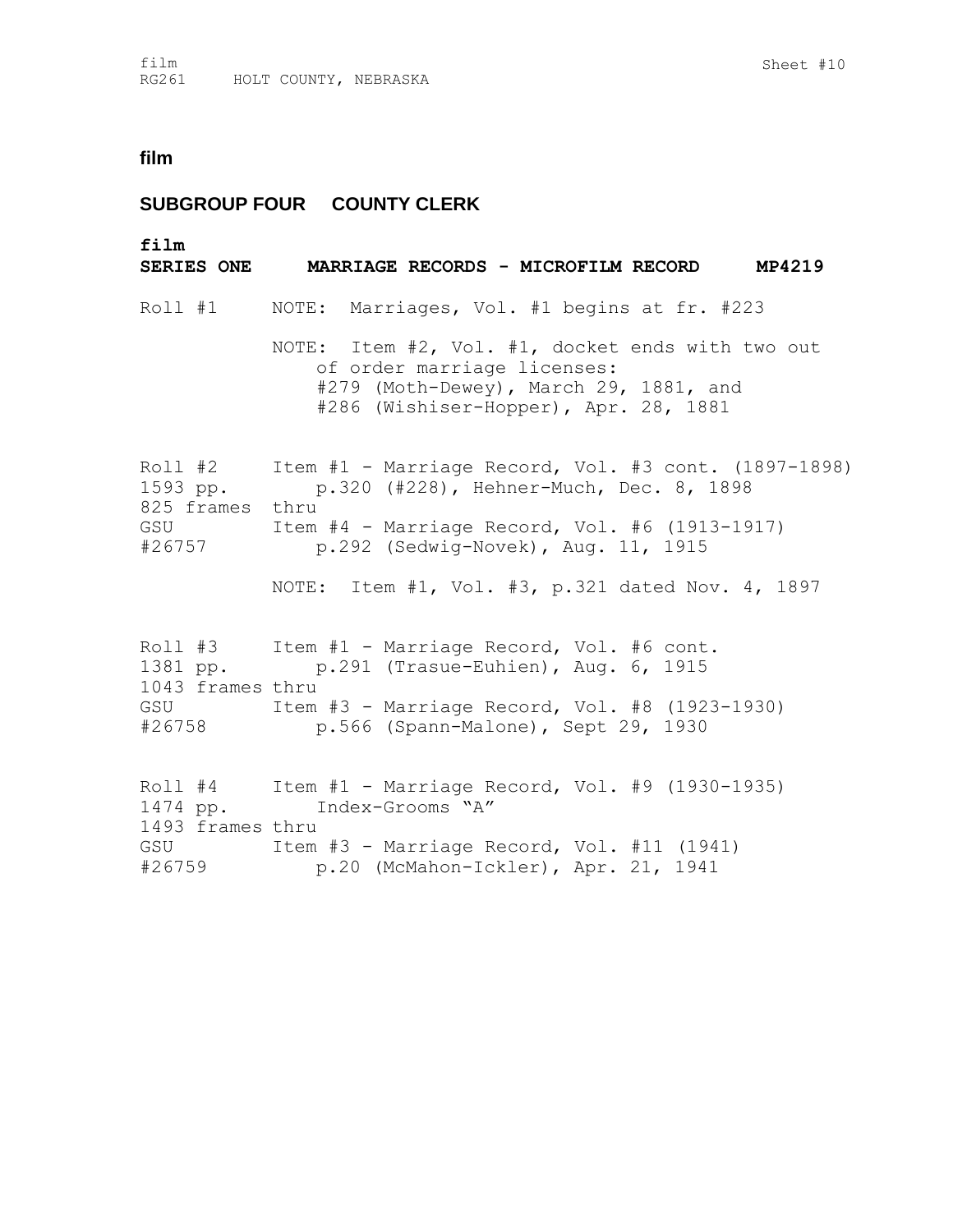#### **SUBGROUP FOUR COUNTY CLERK (cont)**

**film SERIES ONE MARRIAGE RECORDS - MICROFILM RECORD MP4219** Roll #5 Item #1 - Marriage Record, Vol. #11 (1941-1946) 1474 pp. p.20 (McMahon-Ickler), Apr. 21, 1941 1491 frames thru GSU Item #3 - Marriage Record, Vol. #13 (1951-1952) #26760 p.24 (#1067), Garhart-Cloyd, Apr. 19, 1952 NOTE: Docket #12 begins at frame #647 Docket #13 begins at frame #1426 NOTE: Item #3, Vol. #13, p.23 was retaken following p.24 on reel. Roll #6 Item #1 - Marriage Record, Vol. #13 (1952-1958) 1280 pp. p.25 (#1068), Turpin-Coy, April 21, 1952 1294 frames thru GSU Item #2 - Marriage Record, Vol. #14 (1958-1964) #26761 p.600 (#2291), Davids-Focken, April 12, 1964 NOTE: Item #1, Vol. #13, #1070 license is missing Item #2, Vol. #14 begins at frame #734 Roll #7 Item #1 - Marriage Record, Vol. #15 (1964-1971) 1398 pp. Index-Grooms, "A" 1413 frames thru GSU Item #2 - Marriage Record, Vol. #16 (1971-1977) #26762 p.565 (#3966), Wheeler-Richard (Walton), June 10, 1977 NOTE: Item #2, Vol. #16 begins at frame #880 Roll #8 Item #1 - Marriage Record, Vol. #16 cont. 1482 pp. p.565 (#3966), Wheeler-Richard (Walton), 1505 frames June 6, 1977 GSU thru #26763 Item #4 - Marriage Record, Vol. #19 (1986-1990) 90-45-83 (Chmiel-Burck Kopetjka), 12/31/1990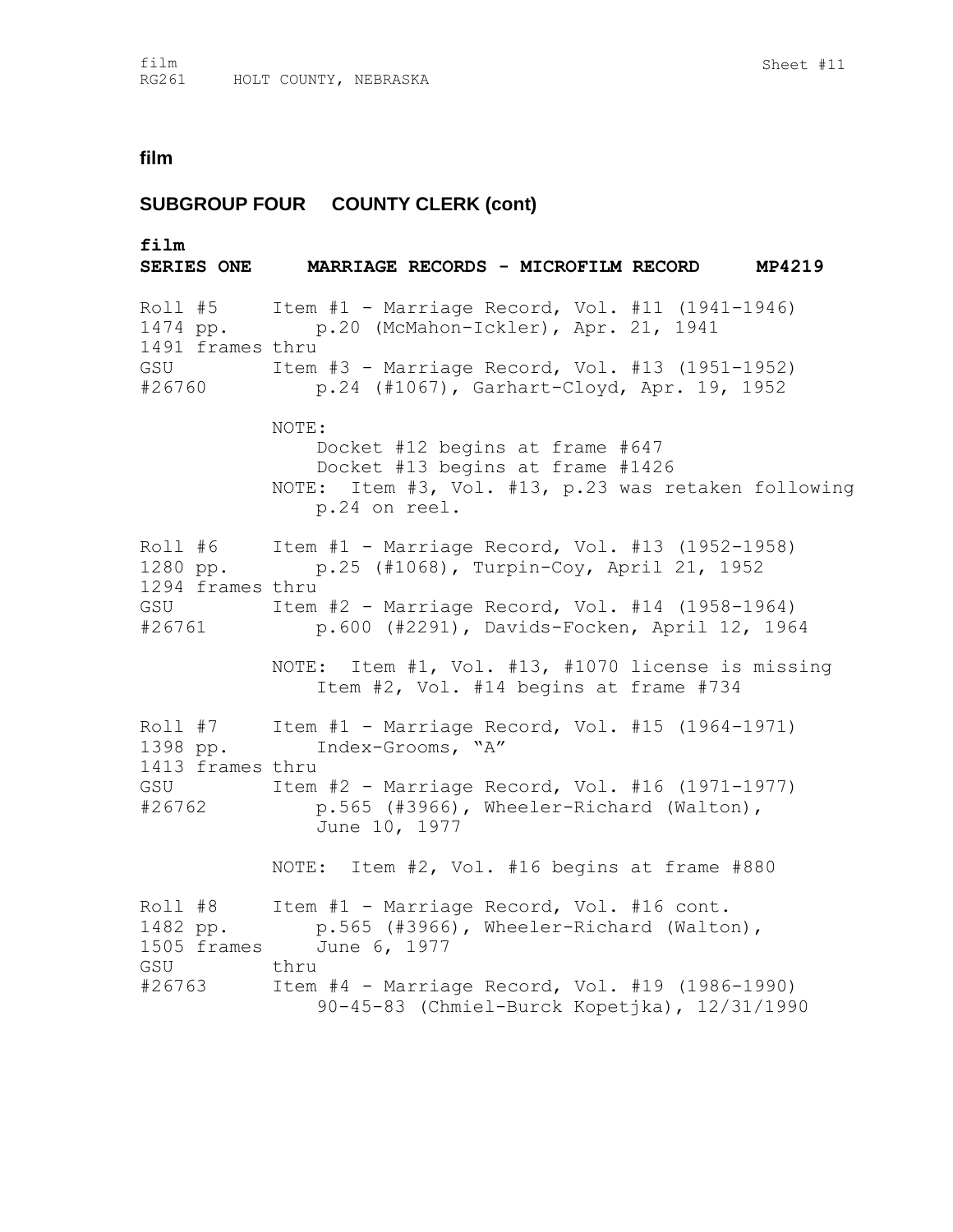## **SUBGROUP FOUR COUNTY CLERK (cont)**

film SERIES ONE MARRIAGE RECORDS - MICROFILM RECORD MP4219 Roll #9 Item #1 - Marriage Record, Vol. #20 (1991-1993) 286 pp. 91-45-1 (Rudloff-Monroe (Sorenson), 1/7/1991 297 frames thru GSU Item #1 - Marriage Record, Vol. #20 (1993) #26764 93-45-69 (Clark-Heimes), Dec. 18, 1993

**film**

### **SUBGROUP FIVE REGISTER OF DEEDS, 1873-1984**

| film<br><b>SERIES ONE</b> | SHERIFF'S DEEDS, 1889-1901                                                                                                                                                            |
|---------------------------|---------------------------------------------------------------------------------------------------------------------------------------------------------------------------------------|
| (part) thru               | Roll #1 Sheriff's Deeds, Bk 1, p.1 (Dec. 28, 1889)                                                                                                                                    |
| SF21651                   | AR#84-153 Sheriff's Deeds, Bk 1, p.183 (Sept. 26, 1901)                                                                                                                               |
|                           | NOTE: Misc. Records precede the Sheriff's Deed<br>Record on this roll including Irrigation Dist.<br>Minutes, 1972-1975; Mineral Deeds, 1961-1983;<br>and Oil & Gas Leases, 1961-1984. |
| film                      | SERIES TWO PATENT RECORDS, 1883-1984                                                                                                                                                  |
| V.1                       | Patent Record, Vol. A, (1884-1888)<br>p.1, filed Dec. 30, 1884<br>for Homestead #10569, July 10, 1883                                                                                 |
|                           | thru                                                                                                                                                                                  |
|                           | p.637, filed Nov. 5, 1888                                                                                                                                                             |
|                           | for Patent #4427, Jan. 20, 1882                                                                                                                                                       |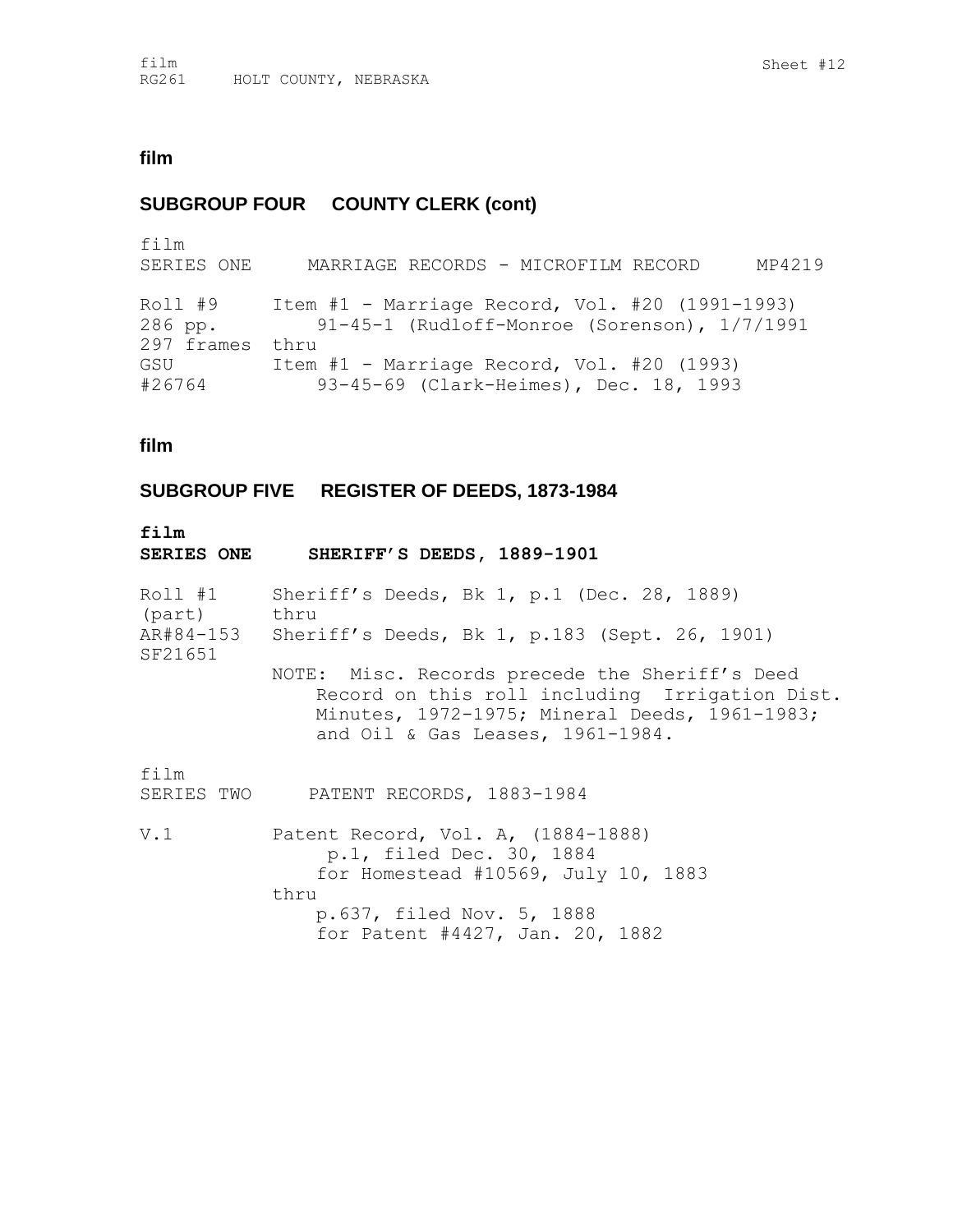| film | SERIES TWO PATENT RECORDS (cont)                                                                                                                    |
|------|-----------------------------------------------------------------------------------------------------------------------------------------------------|
| V.2  | Patent Record, Vol. B. (1889-1893)<br>p.1, filed March 18, 1889<br>for Homestead #2475, June 20, 1885<br>thru<br>p.636, filed Dec. 27, 1893         |
|      | for Homestead #4958, July 29, 1891                                                                                                                  |
| V.3  | Patent Record, Vol. C (1888-1895)<br>p.1, filed Nov. 8, 1888<br>for Patent #7076, April 14, 1888<br>thru<br>p.636, filed Mar. 22, 1895              |
|      | for Patent #8315, June 28, 1890                                                                                                                     |
| V.4  | Patent Record, Vol. D (1895-1902)<br>p.1, filed April 1, 1895<br>for Patent #4529, April 20, 1889<br>thru                                           |
|      | p.638, filed August 16, 1902<br>for Patent #6685, July 23, 1889                                                                                     |
| V.5  | Patent Record, Vol. E (1893-1899)<br>p.1, filed December 28, 1893<br>for Timber Culture #1165, May 23, 1893<br>thru<br>p.638, filed August 19, 1899 |
|      | for Homestead #5334, April 8, 1893                                                                                                                  |
| V.6  | Patent Record, Vol. F (1891-1899)<br>p.1, filed August 23, 1899<br>for Timber Culture #1320, May 27, 1894<br>thru                                   |
|      | p.638, filed                                                                                                                                        |
|      | for Timber Culture #379, May 13, 1891                                                                                                               |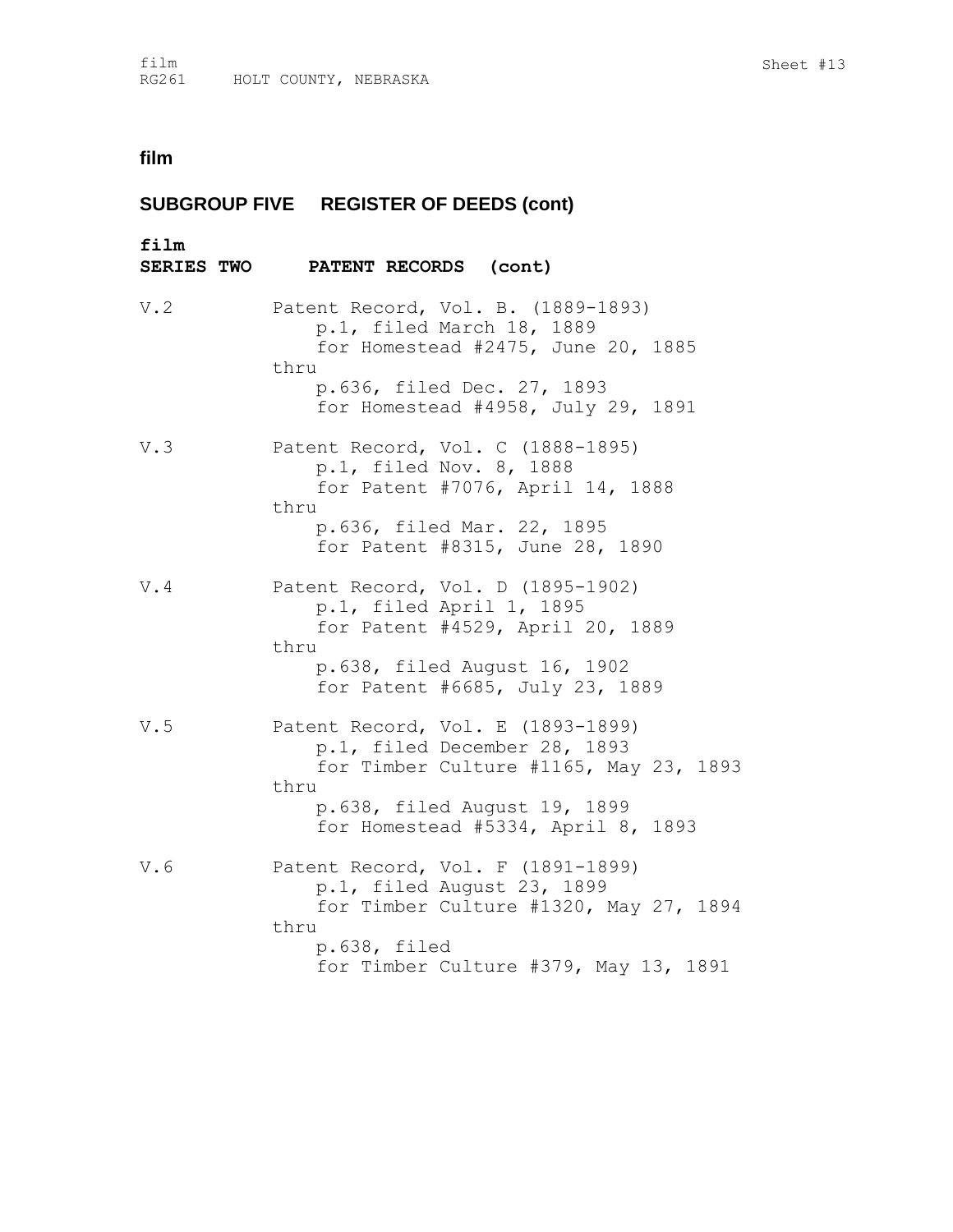| film | SERIES TWO PATENT RECORDS (cont)                                                                                                                                                            |
|------|---------------------------------------------------------------------------------------------------------------------------------------------------------------------------------------------|
| V.7  | Patent Record, Vol. G (1903-1907)<br>p.1, filed February 16, 1903<br>for Homestead #3110, Feb. 27, 1901<br>thru<br>p.638, filed February 8, 1907<br>for Homestead #2897, Sept 22, 1888      |
| V.8  | Patent Record, Vol. H (1902-1906)<br>p.1, filed Aug. 15, 1902<br>for Patent #9540, Jan. 5, 1892<br>thru<br>p.638, filed June 6, 1906<br>for Patent #10241, Nov. 9, 1891                     |
| v.9  | Patent Record, Vol. J (1906-1910)<br>p.1, filed June 11, 1906<br>for Patent #9253, Feb. 12, 1891<br>thru<br>p.646, filed Jan. 20, 1910<br>for Patent #10263, Nov. 9, 1891                   |
| V.10 | Patent Record, Vol. K (1907-1911)<br>p.1, filed Feb. 15, 1907<br>for Timber Culture #1436, Nov. 15, 1894<br>thru<br>p.622, filed April 25, 1911<br>Kincaid Act-O'Neill #01416, Dec. 1, 1910 |
| V.11 | Patent Record, Vol. L (1910-1920)<br>p.1, filed Jan. 20, 1910<br>for Patent #7400, March 17, 1890<br>thru<br>p.638, filed Nov. 1, 1920<br>for Patent #5818, Sept 26, 1891                   |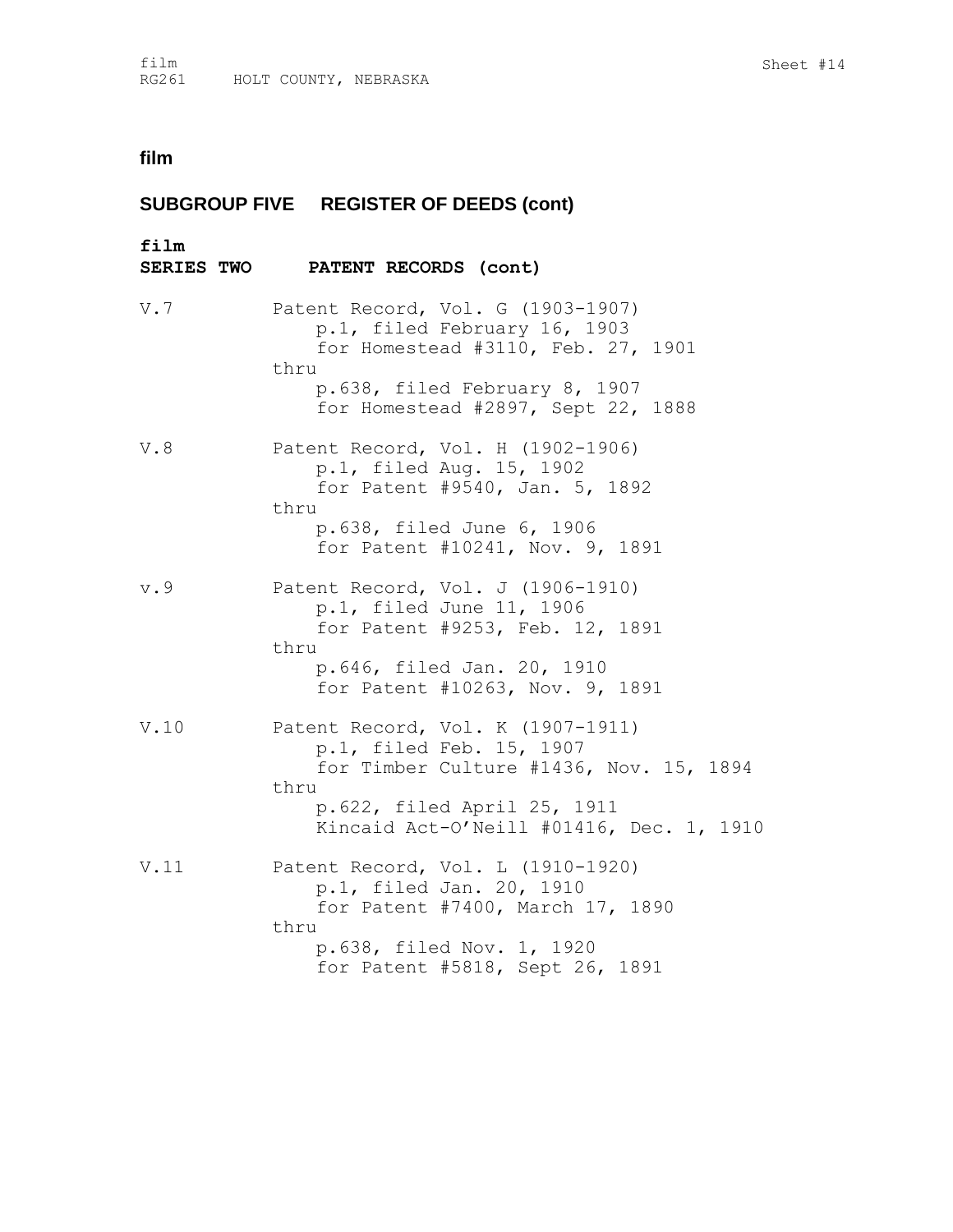| film | SERIES TWO PATENT RECORDS (cont)                                                                                                                                                                        |
|------|---------------------------------------------------------------------------------------------------------------------------------------------------------------------------------------------------------|
| V.12 | Patent Record, Vol. M (1911-1917), and 1984 misc<br>p.1, filed April 26, 1911<br>for Homestead #6165, Feb. 27, 1901<br>thru                                                                             |
|      | p.640, filed August 17, 1917<br>for Homestead #3223, Aug. 9, 1889<br>p.641, filed Jan. 20, 1984<br>Timber Culture 2293, June 1, 1898<br>p.642, filed Jan. 20, 1984<br>Timber Culture 1172, May 23, 1893 |
| V.13 | Patent Record, Vol. N (1917-1968)<br>p.1, filed September 1, 1917<br>for Homestead #2984, Sept 22, 1888<br>thru<br>p.637, filed May 31, 1968<br>for Timber Culture #2626, Jan. 10, 1901                 |
| V.14 | Patent Record, Vol. 0 (1921-1984)<br>p.1, filed Jan. 25, 1921<br>for Patent #9664, Oct. 20, 1890<br>thru<br>p.394, filed Mar. 19, 1984<br>for Patent #8594, Sept. 1, 1890                               |
| V.15 | Patent Record, Vol. P (1966-1984)<br>p.1, filed April 1, 1966<br>for Homestead #6715, Nov. 8, 1905<br>thru<br>p.45, filed March 19, 1984<br>for Homestead #4033, June 28, 1890                          |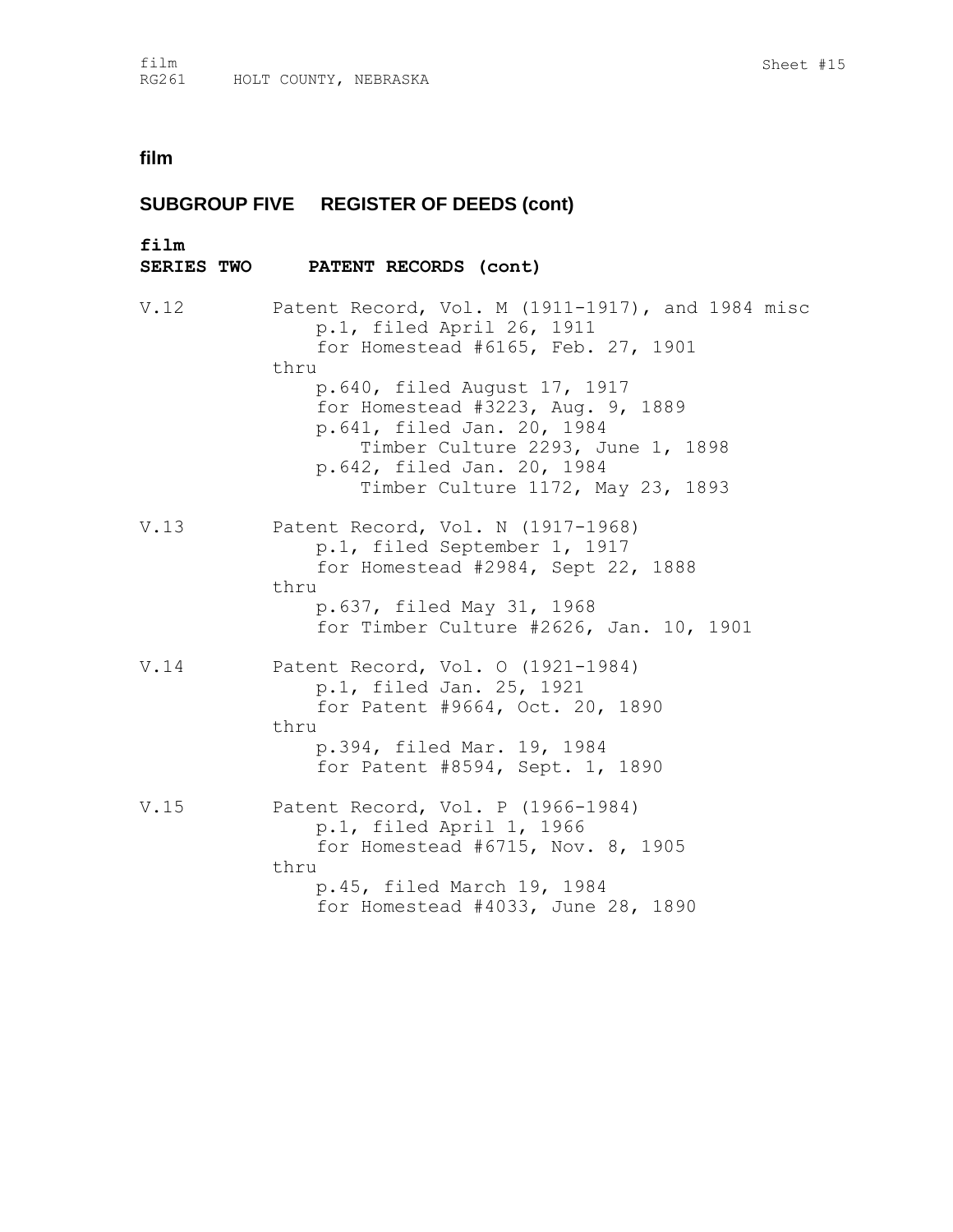#### **SUBGROUP FIVE REGISTER OF DEEDS (cont)**

**film SERIES TWO PATENT RECORDS - MICROFILM RECORD MP3050** Roll #1 Patent Record, Vol. A (1884-1888) (part) p.1 - Dec. 30, 1884 600 pp. thru 303 frames Patent Record, Vol. A (1884-1888) AR#84-153 p.600 - July 27, 1888 SF21651 NOTE: Patent Records begin after series one on microfilm & after miscellaneous volumes of the Register of Deeds office. Roll #2 Patent Record, Vol. A cont. 1612 pp. p.599 - July 24, 1888 812 frames thru AR#84-154 Patent Record, Vol. D (1889-1902) SF21652 p.301 - March 23, 1900 Roll #3 Patent Record, Vol. D cont.<br>1615 pp. p.300 - March 19, 1900 p.300 - March 19, 1900 811 frames thru AR#84-155 Patent Record, Vol. F (1899-1903) SF21653 p.638 - Timber Culture #379, May 13, 1891 Roll #4 Patent Record, Vol. G (1903-1907) 1641 pp. p.1 - February 16, 1903 824 frames thru AR#84-156 Patent Record, Vol. J (1906-1910) SF21654 p.365 - Patent #9971, Sept. 7, 1891 Roll #5 Patent Record, Vol. J cont. (1908-1910) 1614 pp. p.364 - March 6, 1908 812 frames thru AR#84-157 Patent Record, Vol. M (1911) SF21655 p.71 - October 6, 1911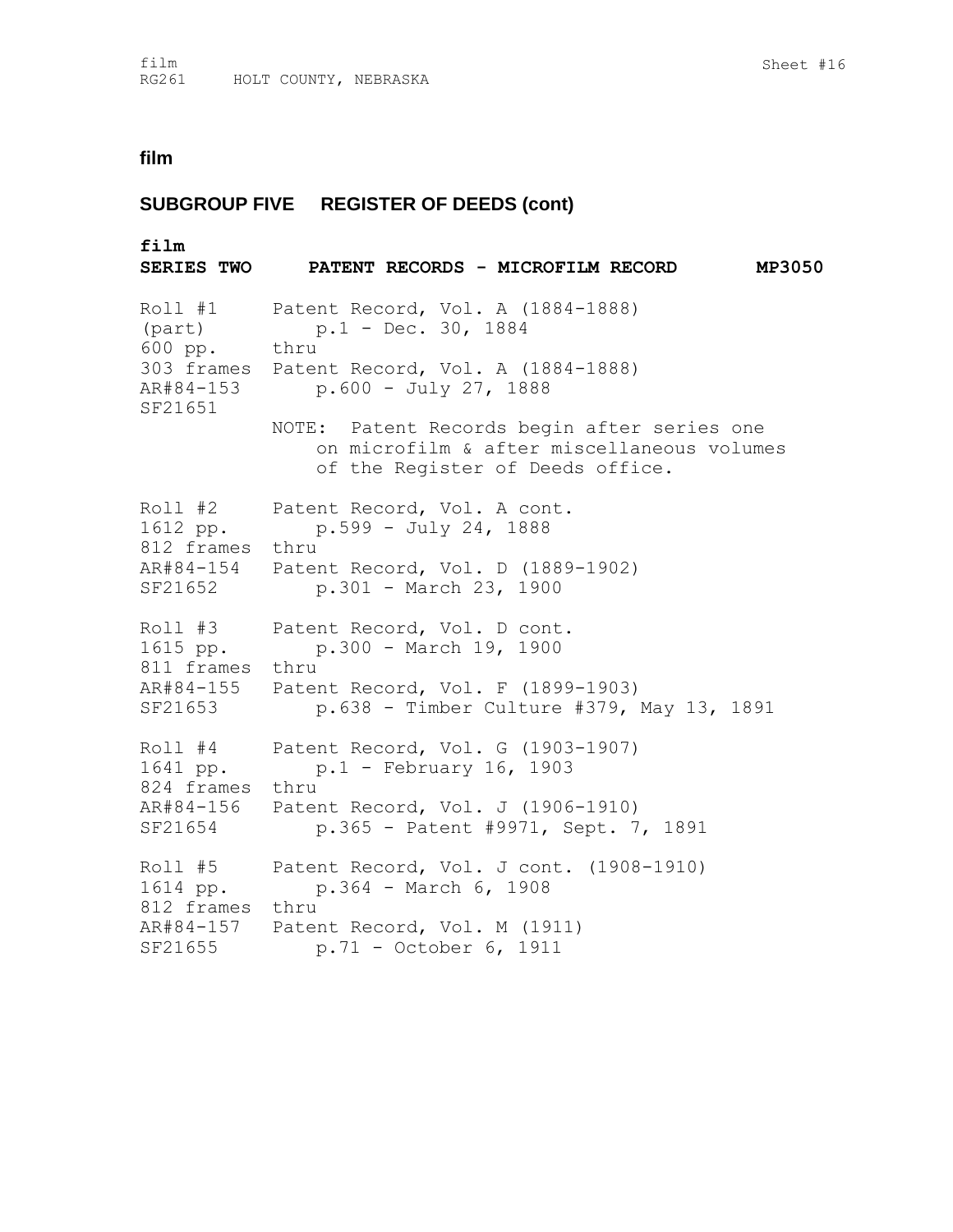#### **SUBGROUP FIVE REGISTER OF DEEDS (cont)**

film SERIES TWO PATENT RECORDS - MICROFILM RECORD MP3050 Roll #6 Patent Record, Vol. M cont. (1911-1984) 1649 pp. p.70 - September 29, 1911 829 frames thru AR#84-158 Patent Record, Vol. P (1966-1984) SF21656 p.45 - March 19, 1984 NOTE: Vols. N thru P have no volume targets, microfilming is continuous film SERIES THREE GENERAL INDEX TO MORTGAGES, 1970-1984 Roll #1 GI to Mortgages, V.26 cont. 526 pp. I-Z (1970-1979) 264 frames thru AR#84-168 GI to Mortgages, V.27 SF21666 A-Z (1979-1984) film SERIES FOUR GENERAL INDEX TO DEEDS, 1873-1929 V.1 General Index to Deeds, Vol. A May 1874 - December 1881 V.2 General Index to Deeds, Vol. B December 1881 - August 1885 V.3 General Index to Deeds, Vol. C August 1885 - September 1886 V.4 General Index to Deeds, Vol. D September 1886 - December 1887 V.5 General Index to Deeds, Vol. E December 1887 - June 1888 V.6 General Index to Deeds, Vol. F June 1888 - November 1888 V.7 General Index to Deeds, Vol. G November 1888 - September 1889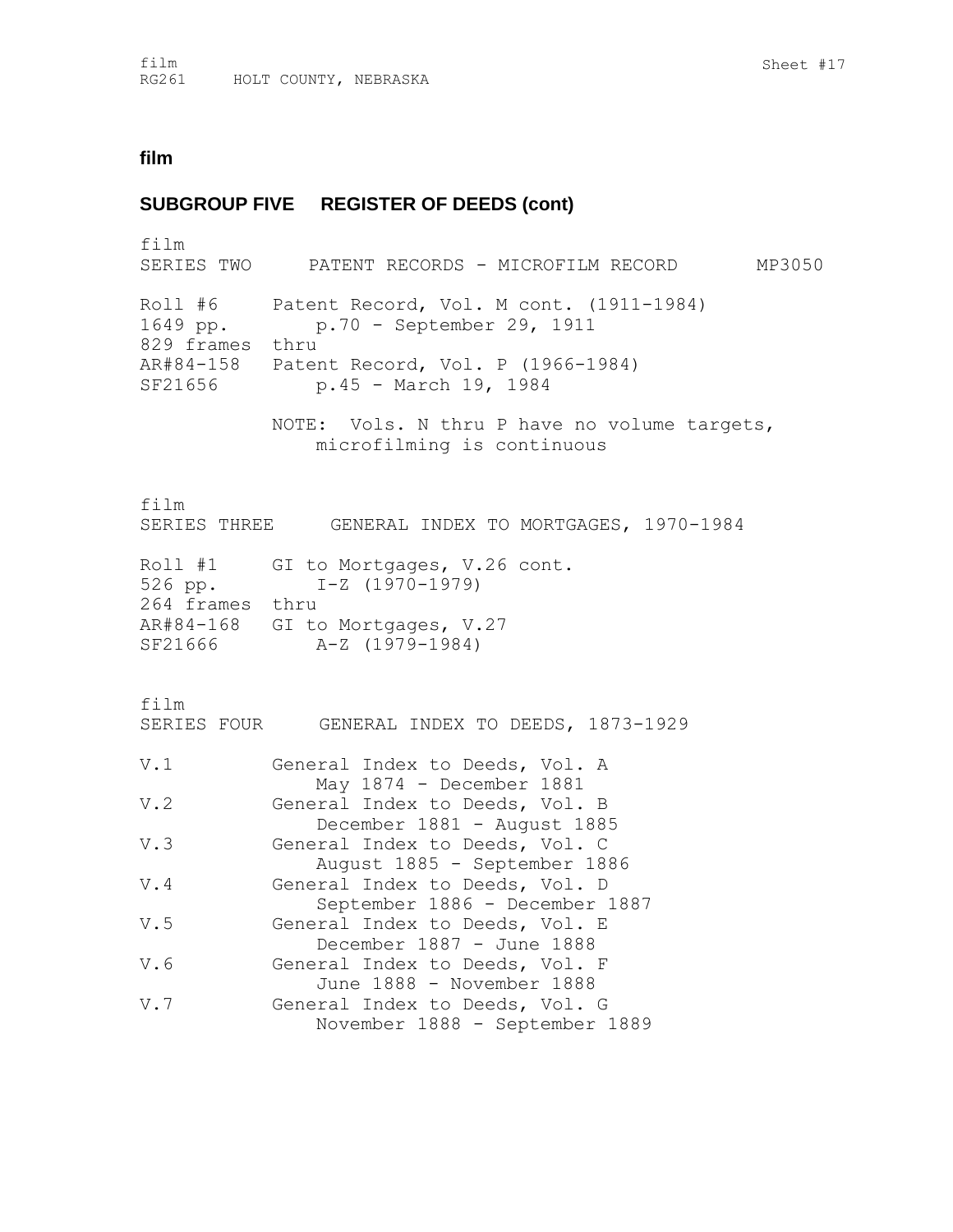| film<br><b>SERIES FOUR</b> | GENERAL INDEX TO DEEDS (cont)                                    |
|----------------------------|------------------------------------------------------------------|
| V.8                        | General Index to Deeds, Vol. H<br>September 1889 - October 1890  |
| V.9                        | General Index to Deeds, Vol.<br>J<br>October 1890 - May 1892     |
| V.10                       | General Index to Deeds, Vol. K<br>April 1892 - March 1893        |
| V.11                       | General Index to Deeds, Vol. L<br>March 1893 - September 1894    |
| V.12                       | General Index to Deeds, Vol. M<br>September 1894 - December 1897 |
| V.13                       | General Index to Deeds, Vol. N<br>July 1896 - August 1898        |
| V.14                       | General Index to Deeds, Vol.<br>O<br>January 1898 - May 1899     |
| V.15                       | General Index to Deeds, Vol.<br>Ρ<br>May 1899 - January 1902     |
| V.16                       | General Index to Deeds, Vol. Q<br>July 1900 - December 1901      |
| V.17                       | General Index to Deeds, Vol. R<br>December 1901 - October 1902   |
| V.18                       | General Index to Deeds, Vol. S<br>July 1902 - July 1903          |
| V.19                       | General Index to Deeds, Vol.<br>т<br>July 1903 - August 1905     |
| V.20                       | General Index to Deeds, Vol.<br>U<br>April 1905 - March 1907     |
| V.21                       | General Index to Deeds, Vol. V<br>March 1907 - July 1907         |
| V.22                       | General Index to Deeds, Vol. W<br>July 1907 - March 1909         |
| V.23                       | General Index to Deeds, Vol. X<br>March 1909 - November 1910     |
| V.24                       | General Index to Deeds, Vol. Y<br>November 1910 - August 1913    |
| V.25                       | General Index to Deeds, Vol. Z<br>August 1913 - July 1917        |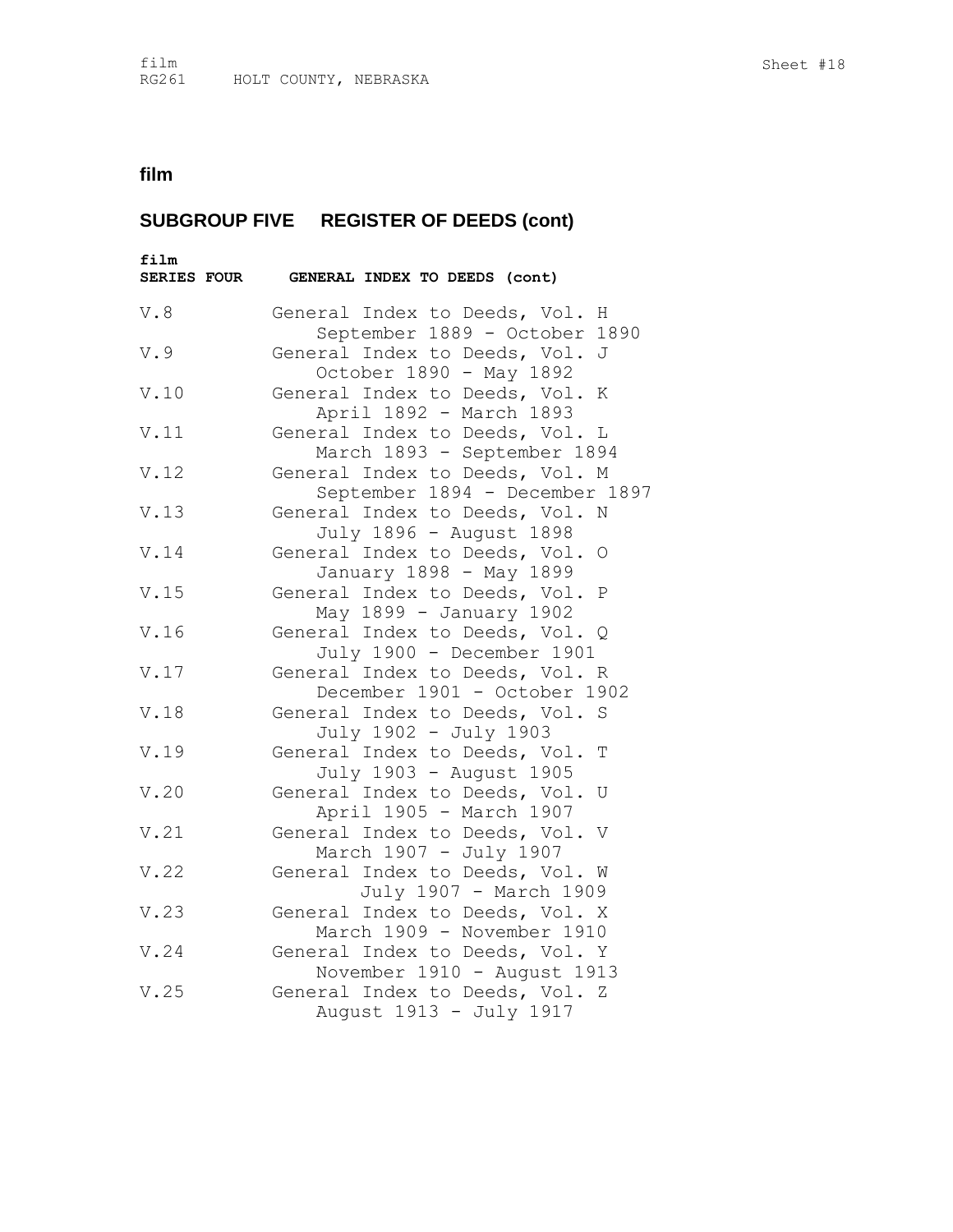## **SUBGROUP FIVE REGISTER OF DEEDS (cont)**

# **film SERIES FOUR GENERAL INDEX TO DEEDS (cont)** V.26 General Index to Deeds, Vol. 26 July 1917 - April 1920 V.27 General Index to Deeds, Vol. 27 April 1920 - March 1924 V.28 General Index to Deeds, vol. 28 March 1924 - January 1929

## **film**

| <b>SERIES FOUR</b> |  |  |  |  |  | GENERAL INDEX TO DEEDS - MICROFILM RECORD |  |
|--------------------|--|--|--|--|--|-------------------------------------------|--|
|--------------------|--|--|--|--|--|-------------------------------------------|--|

| Roll #1     | General Index to Deeds, Vol. A (1873-1881) |
|-------------|--------------------------------------------|
| 972 pp.     | thru                                       |
| AR#84-168   | 496 frames General Index to Deeds, Vol. D  |
| SF21666     | p.60 "F", 1886-1887                        |
| Roll #2     | General Index to Deeds, Vol. D cont.       |
| 1880 pp.    | p.60 "F", 1886-1887                        |
| 1066 frames | thru                                       |
| AR#84-169   | General Index to Deeds, Vol. J             |
| SF21667     | pp.1-112, A-G, 1890-1892                   |
| Roll #3     | General Index to Deeds, Vol. J cont.       |
| 1698 pp.    | pp.112+, F-Z, 1890-1892                    |
| 854 frames  | thru                                       |
| AR#84-170   | General Index to Deeds, Vol. O             |
| SF21668     | A-S, 1898-1899                             |
| Roll #4     | General Index to Deeds, Vol. O cont.       |
| 1640 pp.    | $T-Z$ , 1898-1899                          |
| 825 frames  | thru                                       |
| AR#84-171   | General Index to Deeds, Vol. U             |
| SF21669     | A-F, 1905-1907                             |
| Roll #5     | General Index to Deeds, Vol. U cont        |
| 1660 pp.    | G-Z, 1905-1907                             |
| 834 frames  | thru                                       |
| AR#84-172   | General Index to Deeds, Vol. Y             |
| SF21670     | Part II (Grantee-Grantor), A-Z, 1910-1913  |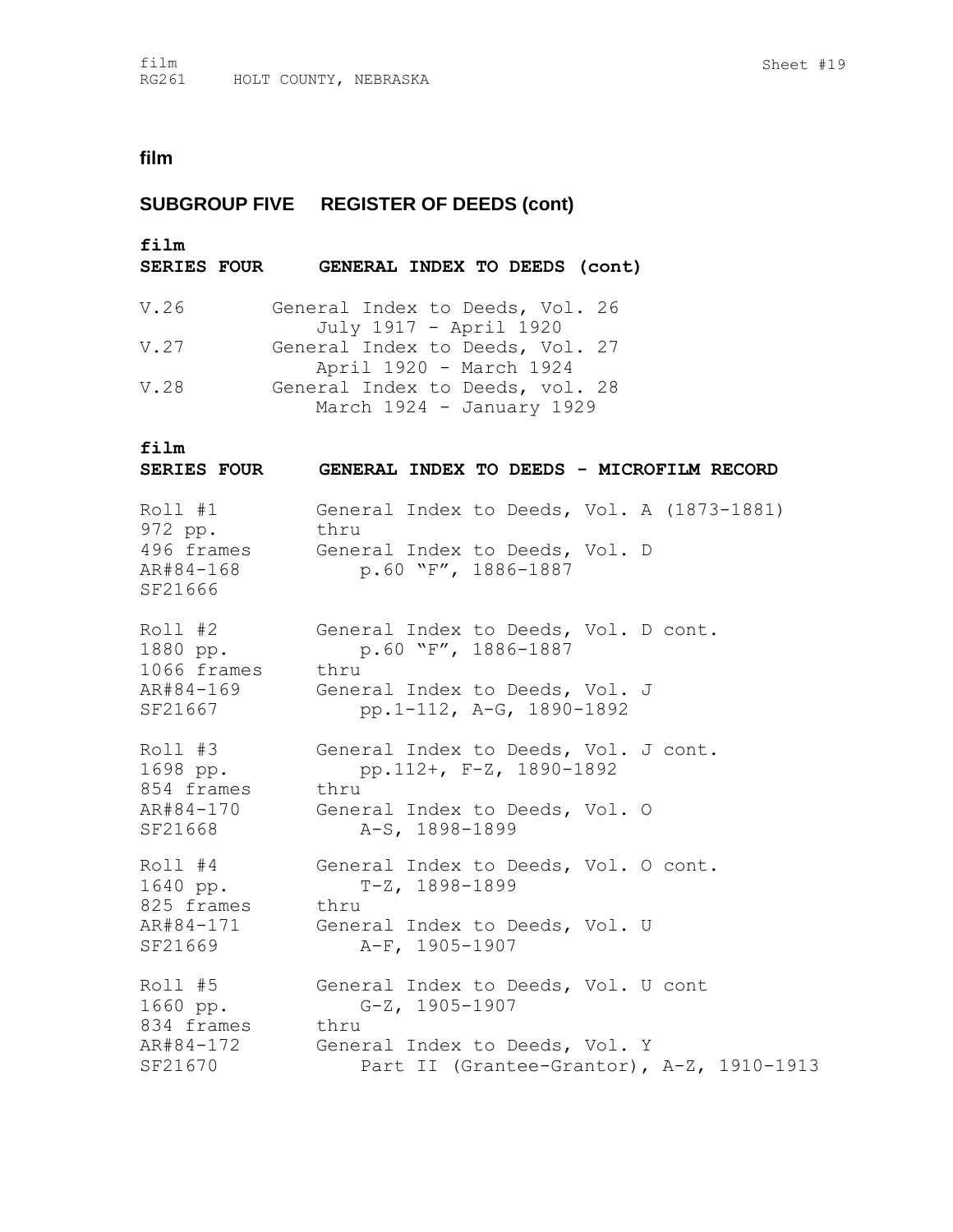film RG261 HOLT COUNTY, NEBRASKA

#### **film**

## **SUBGROUP FIVE REGISTER OF DEEDS (cont)**

| film<br><b>SERIES FOUR</b>                 | GENERAL INDEX TO DEEDS - MICROFILM RECORD                              |
|--------------------------------------------|------------------------------------------------------------------------|
| Roll #6                                    | General Index to Deeds, Vol. Y cont.                                   |
| 1502 pp.                                   | Part II cont., T-Z (1910-1913)                                         |
| 755 frames                                 | thru                                                                   |
| AR#84-173                                  | General Index to Deeds, Vol. 28                                        |
| SF21671                                    | Part II, Grantee-Grantor, 1924-1929                                    |
| Roll 1984<br>RETAKES<br>MP3050<br>SF21688A | Retakes, all series for MP3050 copies of<br>county security microfilm. |

### **SUBGROUP SIX COUNTY COURT**

No records have been accessioned by the State Archives for the office of Holt County Court.

#### **SUBGROUP SEVEN DISTRICT COURT, 1978-1981**

SERIES ONE NATURALIZATION RECORDS

(no records)

SERIES TWO COURT CALENDARS

(no records)

## **SUBGROUP SEVEN DISTRICT COURT (cont)**

SERIES THREE GENERAL INDEX

(no records)

SERIES FOUR APPEARANCE DOCKETS

(no records)

SERIES FIVE DAILY JOURNAL

(no records)